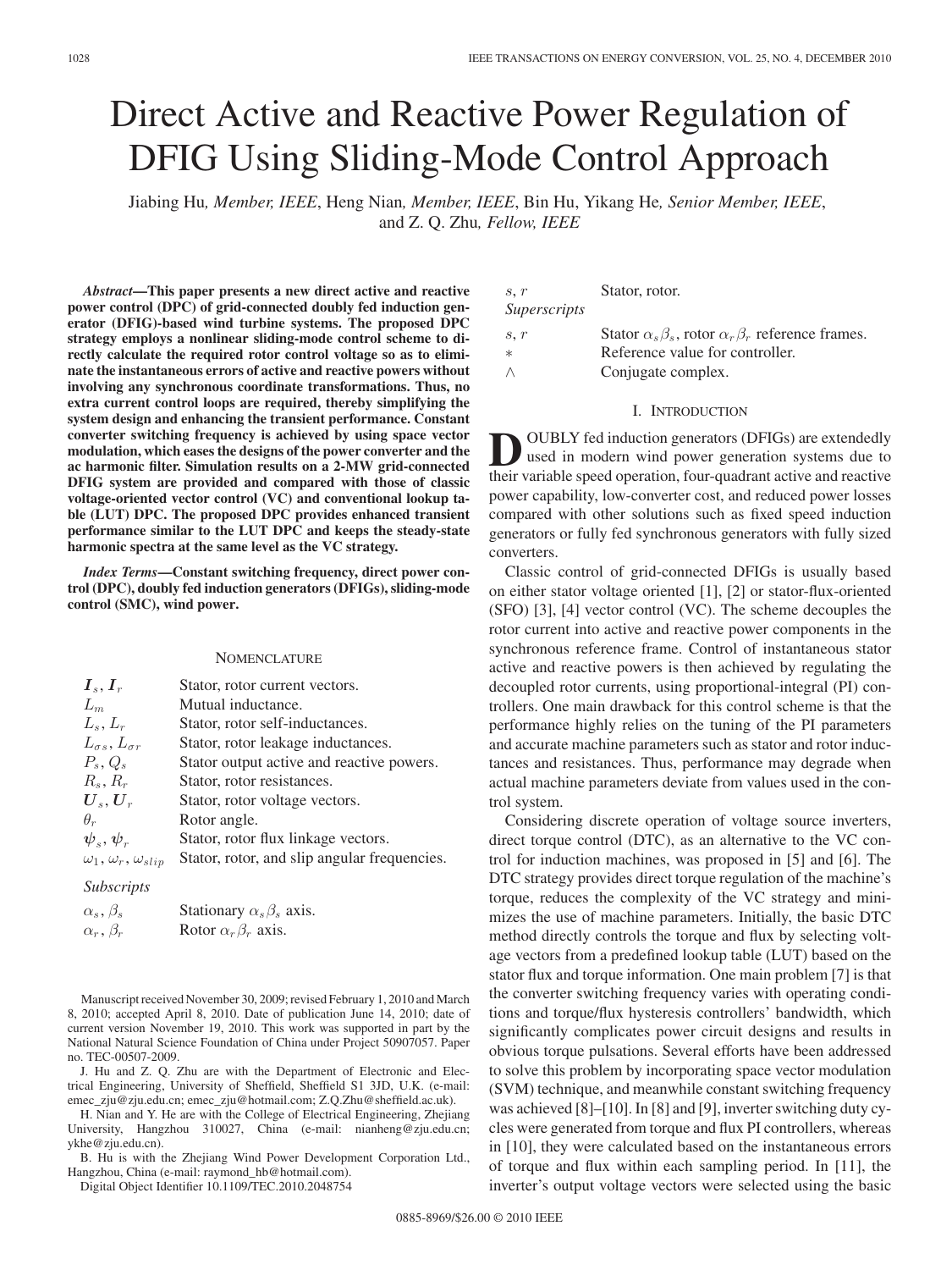DTC switching table while the duration time of every voltage vector was determined by the torque-ripple minimum strategy.

Recently, based on the principles of DTC, similar DTC or direct power control (DPC) strategies have also been developed to control DFIG systems [12]–[16]. In [12] and [13], the methods were based on an optimal switching table by using the information of estimated rotor flux and stator flux, respectively. However, like a basic DTC, LUT-based DPC has switching frequencies varying significantly with active and reactive power variations, the power controllers' hysteresis bandwidth as well as the machine operating velocity. As a result, the stator side ac filter preventing switching harmonics from injecting the connected grid needs to be designed to absorb broad-band harmonics, and the filter's efficiency is reduced with increased size and power losses. To solve this issue highlighted, in [14] and [15], the switching vectors were chosen based on a basic switching table and thereafter their duration times were optimized with the target of reducing pulsations in the torque or active power and flux or reactive power. Although a constant switching frequency was achieved, it required complicated online calculations and had oscillating problems when the generator operates around its synchronous speed. A simple constant switching frequency DPC strategy based on a predictive power model was developed in [16] and [17]. The method, however, was implemented in the synchronous reference frame, which necessitates the angular information of network voltage and the synchronous coordinate transformations.

Variable structure control or sliding-mode control (SMC) strategy is an effective and high-frequency switching control for nonlinear systems with uncertainties [18]–[20]. The design principles of SMC and its applications to electrical drive systems were initially proposed in [18]. It features simple implementation, disturbance rejection, strong robustness, and fast responses, but the controlled state may exhibit undesired chattering. Thus, a SMC-based DTC drive for induction machine was proposed in [19] and [20] with SFO and regulated. It is named linear and variable structure control, which employs a switching component and a linear one, and has dual behaviors.

Owing to the robustness with respect to external disturbance and unmodeled dynamics of wind turbines and generators, a few second-order SMC approaches have been introduced for renewable energy applications in terms of aerodynamic control [21], [22] and power converters control [23], [24]. In [21], a robust sliding-mode controller was proposed for the purpose of regulating power generation in variable-speed wind turbines. As a result, the stability in two operation regions, namely, low-speed and high-speed regions, is guaranteed, and the ideal feedback control solution despite mode uncertainties is imposed as well. The power reference is generated by a maximum power point tracking (MPPT) algorithm that searches for the peak power on the power–speed curve, but much of the time wind speed fluctuations force the turbine to operate off the peak of the MPPT curve. On the other hand, tight tracing of the MPPT curve would lead to significant mechanical stress and transfer aerodynamic fluctuations into the power system. This, as a consequence, will result in less energy capture. In order to improve the performance, a high-order SMC strategy was presented in [22] for variable-speed wind turbines, which combines



Fig. 1. Equivalent circuit of a DFIG in the stator stationary reference frame.

a second-order sliding-mode observer for the estimation of the aerodynamic torque together with a second-order sliding-mode controller for tracking the optimal torque. While for the rotor side converter of DFIG driven by marine current turbine [23] and wind turbine [24], respectively, second-order SMC schemes were proposed to regulate the *d*- and *q*-axis rotor currents or *d*-axis rotor current and electromagnetic torque with SFO in the synchronous reference frame. Apparently, similar to VC [1]–[4] and predictive DPC [13], [14] schemes, these converter's control strategies [23], [24] based on SMC approach, also require synchronous coordinate transformation associated with the angular information of stator flux. Besides, identical to classic VC scheme, additional outer control loop for active and reactive powers is required to generate the reference values of *d*- and *q*-axis rotor currents as well.

In order to tackle the drawback highlighted earlier, this paper presents a new direct active and reactive power regulation schemes for grid-connected DFIGs, using nonlinear SMC approach. The proposed SMC-based DPC is capable of simply regulating the instantaneous active and reactive powers without any rotor current control loops and synchronous coordinate transformations involved. The required rotor control voltage can be directly obtained in the stator stationary reference frame and SVM technique is employed to achieve constant switching frequency. As a result, enhanced transient performance similar to the conventional LUT DPC is obtained and steady-state stator and rotor current harmonic spectra are kept at the same level as the classic VC strategy due to the use of SVM module. The rest part of the paper is organized as follows. Section II gives dynamic behavior of grid-connected DFIG in the stationary reference frame and the associated instantaneous stator active and reactive power flows. With conventional LUT DPC briefly described, SMC-based DPC strategy is proposed, designed, and analyzed in Section III. Section IV presents the simulation results to demonstrate the performance of the proposed DPC strategy. Finally, the conclusions are made in Section V.

## II. DYNAMIC BEHAVIOR OF A DFIG IN THE STATOR STATIONARY REFERENCE FRAME

The equivalent circuit of a DFIG represented in the stator stationary reference frame is shown in Fig. 1. As it is shown, in the stator stationary reference frame, the stator and rotor flux linkage vectors can be given as

$$
\begin{aligned} \psi_{s\alpha\beta}^s &= L_s \mathbf{I}_{s\alpha\beta}^s + L_m \mathbf{I}_{r\alpha\beta}^s \\ \psi_{r\alpha\beta}^s &= L_m \mathbf{I}_{s\alpha\beta}^s + L_r \mathbf{I}_{r\alpha\beta}^s. \end{aligned} \tag{1}
$$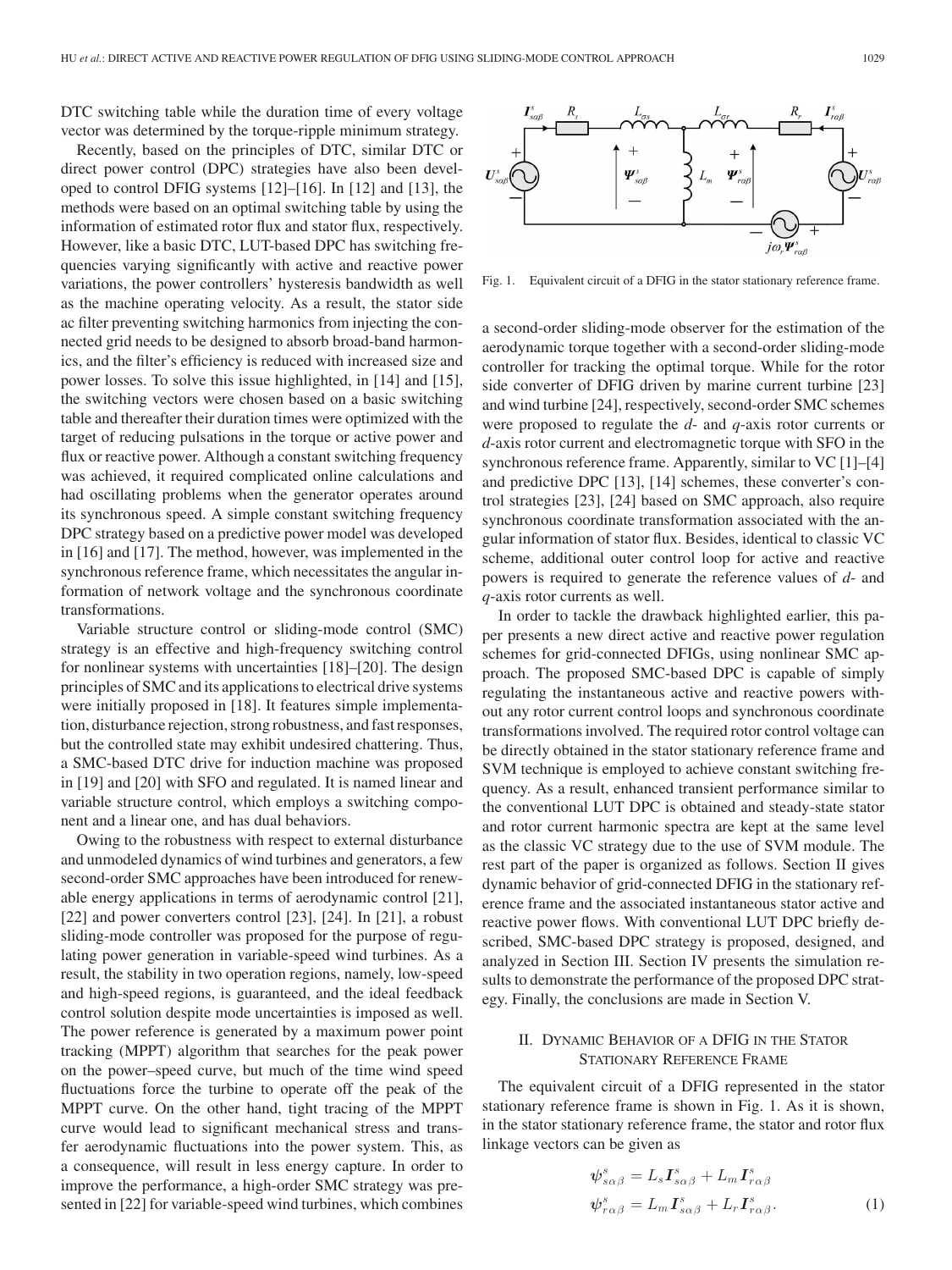According to (1), the rotor flux linkage vector can be expressed in terms of stator current and stator flux linkage vectors as

$$
\psi_{r\alpha\beta}^{s} = \sigma L_m \mathbf{I}_{s\alpha\beta}^{s} + \frac{L_r}{L_m} \psi_{s\alpha\beta}^{s}
$$
 (2)

where  $\sigma = 1 - L_s L_r / L_m^2$  is leakage factor.

From Fig. 1, the stator and rotor voltage vectors are given in the stator stationary reference frame as

$$
U_{s\alpha\beta}^{s} = R_{s}I_{s\alpha\beta}^{s} + \frac{d\psi_{s\alpha\beta}^{s}}{dt}
$$
  

$$
U_{r\alpha\beta}^{s} = R_{r}I_{r\alpha\beta}^{s} + \frac{d\psi_{r\alpha\beta}^{s}}{dt} - j\omega_{r}\psi_{r\alpha\beta}^{s}.
$$
 (3)

Based on (2) and (3), the instantaneous variations of stator current can be expressed as

$$
\frac{d\boldsymbol{I}_{s\alpha\beta}^{s}}{dt} = \frac{1}{\sigma L_{m}} \left[ \boldsymbol{U}_{r\alpha\beta}^{s} - R_{r} \boldsymbol{I}_{r\alpha\beta}^{s} - \frac{L_{r}}{L_{m}} \left( \boldsymbol{U}_{s\alpha\beta}^{s} - R_{s} \boldsymbol{I}_{s\alpha\beta}^{s} \right) \right] + \frac{j\omega_{r}}{\sigma L_{m}} \left( \sigma L_{m} \boldsymbol{I}_{s\alpha\beta}^{s} + \frac{L_{r}}{L_{m}} \boldsymbol{\psi}_{s\alpha\beta}^{s} \right). \tag{4}
$$

The instantaneous stator active and reactive power outputs from the DFIG to the network side can be calculated as

$$
P_s + jQ_s = -1.5U_{s\alpha\beta}^s \times \hat{\boldsymbol{I}}_{s\alpha\beta}^s \tag{5}
$$

and

$$
P_s = -1.5 \left( u_{s\alpha} i_{s\alpha} + u_{s\beta} i_{s\beta} \right) \tag{6a}
$$

$$
Q_s = -1.5 \left( u_{s\beta} i_{s\alpha} - u_{s\alpha} i_{s\beta} \right) \tag{6b}
$$

where  $P_s > 0$  and  $P_s < 0$  mean that the DFIG operates as a generator and a motor, respectively,  $Q_s > 0$  and  $Q_s < 0$  denote that the DFIG exports capacitive and inductive reactive power to the grid, respectively.

Besides, the electromagnetic torque can be expressed using the following equation:

$$
T_e = \frac{3}{2} \frac{pL_m \text{Im}(\psi_{s\alpha\beta}^s \times \hat{\psi}_{r\alpha\beta}^s)}{(\sigma L_s L_r)}
$$
  
= 
$$
\frac{3}{2} \frac{pL_m(\psi_{s\beta}\psi_{r\alpha} - \psi_{s\alpha}\psi_{r\beta})}{(\sigma L_s L_r)}
$$
(7)

where  $p$  is the number of pole pairs.

Consequently, the mechanoelectrical equation of a windturbine driven DFIG system is expressed as

$$
\frac{J}{p}\frac{d\omega_r}{dt} = T_m - T_e \tag{8}
$$

where J is inertia constant,  $T_e$  can be calculated from (7),  $T_m$ is the output torque of wind turbine and can be obtained from the optimum torque–speed curve between the cut-in wind speed and limited wind speed as [21], [22]

$$
T_m = K_{\rm opt} \left(\frac{\omega_r}{p}\right)^2 \tag{9}
$$

where  $K_{\text{opt}}$  is the optimal torque constant of wind turbine.

Differentiating (6) results in instantaneous variations of stator active and reactive powers as

$$
\frac{dP_s}{dt} = -\frac{3}{2} \left( u_{s\alpha} \frac{di_{s\alpha}}{dt} + i_{s\alpha} \frac{du_{s\alpha}}{dt} + u_{s\beta} \frac{di_{s\beta}}{dt} + i_{s\beta} \frac{du_{s\beta}}{dt} \right)
$$
\n(10a)

$$
\frac{dQ_s}{dt} = -\frac{3}{2} \left( u_{s\beta} \frac{di_{s\alpha}}{dt} + i_{s\alpha} \frac{du_{s\beta}}{dt} - u_{s\alpha} \frac{di_{s\beta}}{dt} - i_{s\beta} \frac{du_{s\alpha}}{dt} \right).
$$
\n(10b)

As expressed in (10), the network voltage variation is required, considering an ideal network, namely,

$$
u_{s\alpha} = U_s \sin(\omega_1 t)
$$
  
\n
$$
u_{s\beta} = U_s \sin(\omega_1 t - \pi/2) = -U_s \cos(\omega_1 t).
$$
 (11)

Thus, the instantaneous network voltage variation can be obtained as

$$
\frac{du_{s\alpha}}{dt} = \omega_1 U_s \cos(\omega_1 t) = -\omega_1 u_{s\beta}
$$

$$
\frac{du_{s\beta}}{dt} = \omega_1 U_s \sin(\omega_1 t) = \omega_1 u_{s\alpha}.
$$
 (12)

Based on (4), the instantaneous stator current variations can be expressed with respective  $\alpha$ ,  $\beta$  components as

$$
\frac{di_{s\alpha}}{dt} = \frac{1}{\sigma L_m} \left[ u_{r\alpha} - R_r i_{r\alpha} - \frac{L_r}{L_m} (u_{s\alpha} - R_s i_{s\alpha}) \right]
$$

$$
- \frac{\omega_r}{\sigma L_m} \left( \sigma L_m i_{s\beta} + \frac{L_r}{L_m} \psi_{s\beta} \right)
$$

$$
\frac{di_{s\beta}}{dt} = \frac{1}{\sigma L_m} \left[ u_{r\beta} - R_r i_{r\beta} - \frac{L_r}{L_m} (u_{s\beta} - R_s i_{s\beta}) \right]
$$

$$
+ \frac{\omega_r}{\sigma L_m} \left( \sigma L_m i_{s\alpha} + \frac{L_r}{L_m} \psi_{s\alpha} \right). \tag{13}
$$

Substituting  $(12)$  and  $(13)$  into  $(10)$  and arranging them in matrix form yield

$$
\frac{d}{dt} \begin{bmatrix} P_s \\ Q_s \end{bmatrix} = -\frac{3}{2} \frac{1}{\sigma L_m} \begin{bmatrix} u_{s\alpha} & u_{s\beta} \\ u_{s\beta} & -u_{s\alpha} \end{bmatrix} \begin{bmatrix} u_{r\alpha} \\ u_{r\beta} \end{bmatrix} \n- \frac{3}{2} \frac{\omega_r L_r}{\sigma L_m^2} \begin{bmatrix} u_{s\beta} & -u_{s\alpha} \\ -u_{s\alpha} & -u_{s\beta} \end{bmatrix} \begin{bmatrix} \psi_{s\alpha} \\ \psi_{s\beta} \end{bmatrix} \n- \frac{3}{2} \frac{R_r}{\sigma L_m} \begin{bmatrix} -u_{s\alpha} & -u_{s\beta} \\ -u_{s\beta} & u_{s\alpha} \end{bmatrix} \begin{bmatrix} i_{r\alpha} \\ i_{r\beta} \end{bmatrix} \n+ \begin{bmatrix} \frac{L_r}{\sigma L_m^2} R_s & -\omega_{\text{slip}} \\ \omega_{\text{slip}} & \frac{L_r}{\sigma L_m^2} R_s \end{bmatrix} \begin{bmatrix} P_s \\ Q_s \end{bmatrix} \n+ \frac{3}{2} \frac{L_r}{\sigma L_m^2} \begin{bmatrix} u_{s\alpha}^2 + u_{s\beta}^2 \\ 0 \end{bmatrix}.
$$
\n(14)

where  $\omega_{\rm slip} = \omega_1 - \omega_r$  is slip angular frequency.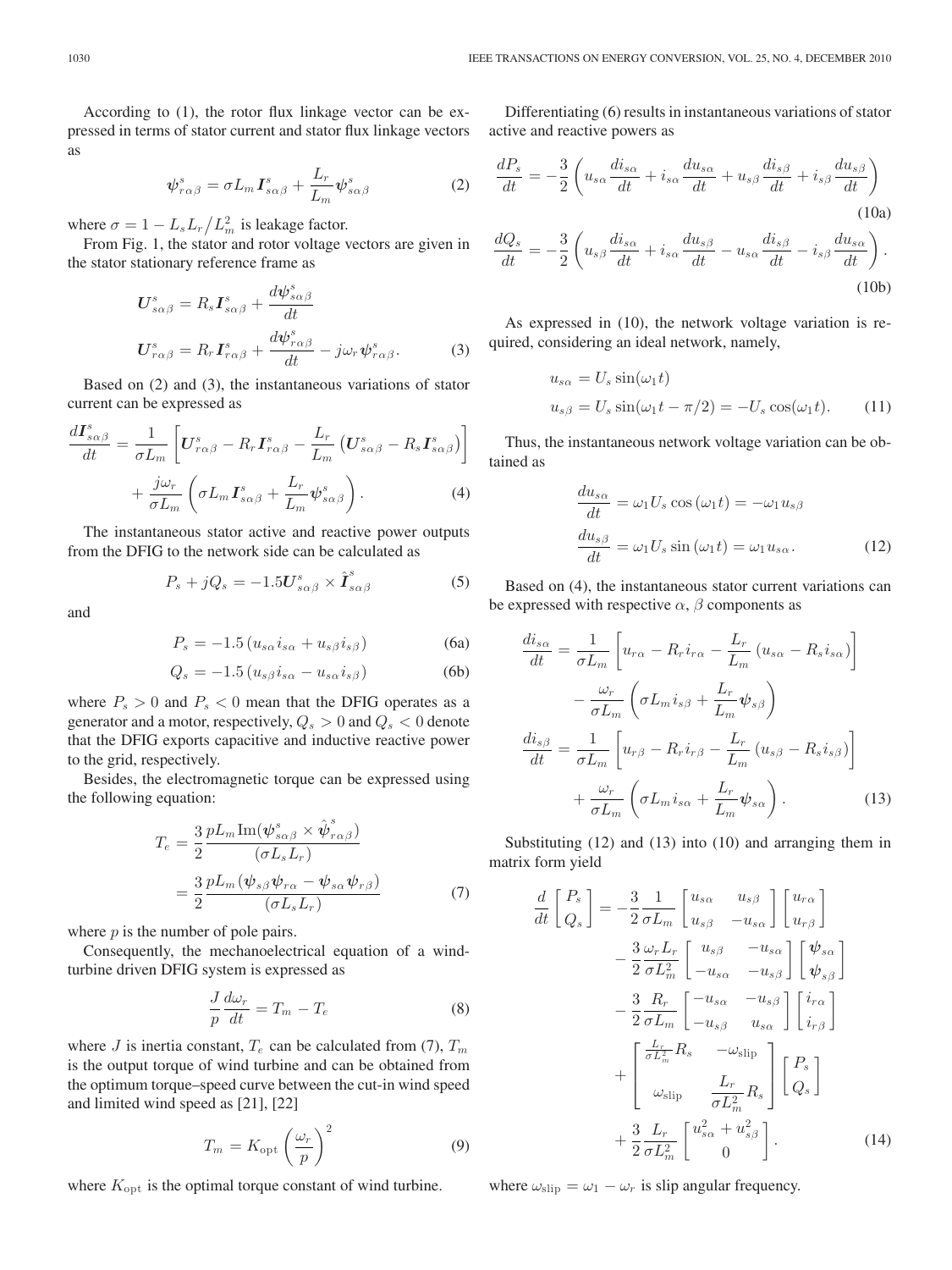

Fig. 2. Schematic diagram of conventional LUT DPC for a grid-connected DFIG system.



Fig. 3. Active and reactive power hysteresis comparators.

#### III. PROPOSED DPC USING SMC APPROACH

### *A. Conventional LUT DPC*

According to the principle of the conventional DPC for a grid-connected DFIG, at each sampling instant an appropriate voltage vector is selected by the switching rule to restrict the instantaneous active and reactive powers within their required hysteresis bands, respectively. The scheme is illustrated in Fig. 2. The active and reactive power controllers are three level hysteresis comparators, as shown in Fig. 3. The comparators generate discrete signals  $S_p$  and  $S_q$ , as inputs to the switching table based on the active and reactive power errors. With the error signs from the hysteresis controllers and referring to the sector where the estimated stator flux is located, the switching rule directly produces the converter's switching signals  $S_{abc}$  from a predefined LUT. The DPC algorithm is accomplished in the rotor reference frame rotating at the angular speed of  $\omega_r$  without involving any pulsewidth modulation (PWM) module, which gets the maximum dynamic performance available.

However, it has been highlighted that the conventional LUT DPC [13]for a grid-connected DFIG system is a hysteresis bang– bang control by applying single full voltage vector within each sampling period and hence results in high chattering in the active and reactive powers. Even worse, its main drawback is the resulting variable switching frequency, which is usually not bounded and depends mainly on the sampling time, LUT structure, load parameters, and operational state of the system. Thus, the LUT DPC generates a dispersed harmonic spectrum, making it pretty difficult to design the ac filter for grid-connected DFIG systems so as to avoid unexpected power system resonance.

A new DPC by combining SMC approach and SVM technique is proposed and described for grid-connected DFIGs in the following section. In such way, both high-transient responses and constant switching frequency are obtained.

#### *B. Proposed DPC Based on SMC*

The SMC strategy with variable control structure is based on the design of discontinuous control signal that drives the system operation states toward special manifolds in the state space [18]. These manifolds are chosen in a way that the control system will have the desired behavior as the states converge to them. In this paper, based on the conventional LUT DPC concept, an SMC scheme for directly regulating instantaneous stator active and reactive powers of grid-connected DFIGs is exploited.

*1) Sliding Surface:* The control objectives for DFIG systems are to track or slide along the predefined active and reactive power trajectories. Thus the sliding surface is set as

$$
\boldsymbol{S} = \begin{bmatrix} S_1 & S_2 \end{bmatrix}^T. \tag{15}
$$

In order to maintain the enhanced transient response and minimize the steady-state error, the switching surfaces can be in the integral forms [25], [26], alternatively they can also be designed via back-stepping and nonlinear damping techniques [27]

$$
S_1 = e_P(t) + K_P \int_0^t e_P(\tau) d\tau + e_P(0)
$$
  
\n
$$
S_2 = e_Q(t) + K_Q \int_0^t e_Q(\tau) d\tau + e_Q(0)
$$
 (16)

where  $e_P(t) = P_s^* - P_s$  and  $e_Q(t) = Q_s^* - Q_s$  are the respective errors between the references and the actual values of instantaneous stator active and reactive powers.  $K_P$  and  $K_Q$  are positive control gains. The manifolds  $S_1 = 0$  and  $S_2 = 0$  represent the precise tracking of DFIG's stator active and reactive powers. When the system states reach the sliding manifold and slide along the surface, then we have

$$
S_1 = S_2 = \frac{dS_1}{dt} = \frac{dS_2}{dt} = 0.
$$
 (17)

According to (16) and (17), derivatives of  $S_1$  and  $S_2$  equal zero, which gives

$$
\frac{de_P(t)}{dt} = -K_P e_P(t)
$$
\n(18a)

$$
\frac{de_Q(t)}{dt} = -K_Q e_Q(t). \tag{18b}
$$

The aforementioned equations ensure the power errors converge to zero, where  $K_P$  and  $K_Q$  are positive constants and chosen for the required system transients. Since (16) equals null at the beginning, the active and reactive power systems will converge asymptotically to the origin with time constants of  $1/K_P$ and  $1/K_Q$ , respectively. Then, the design task is aimed at accomplishing sliding mode in the manifolds  $S_1 = 0$  and  $S_2 = 0$ with discontinuous rotor voltage space vectors.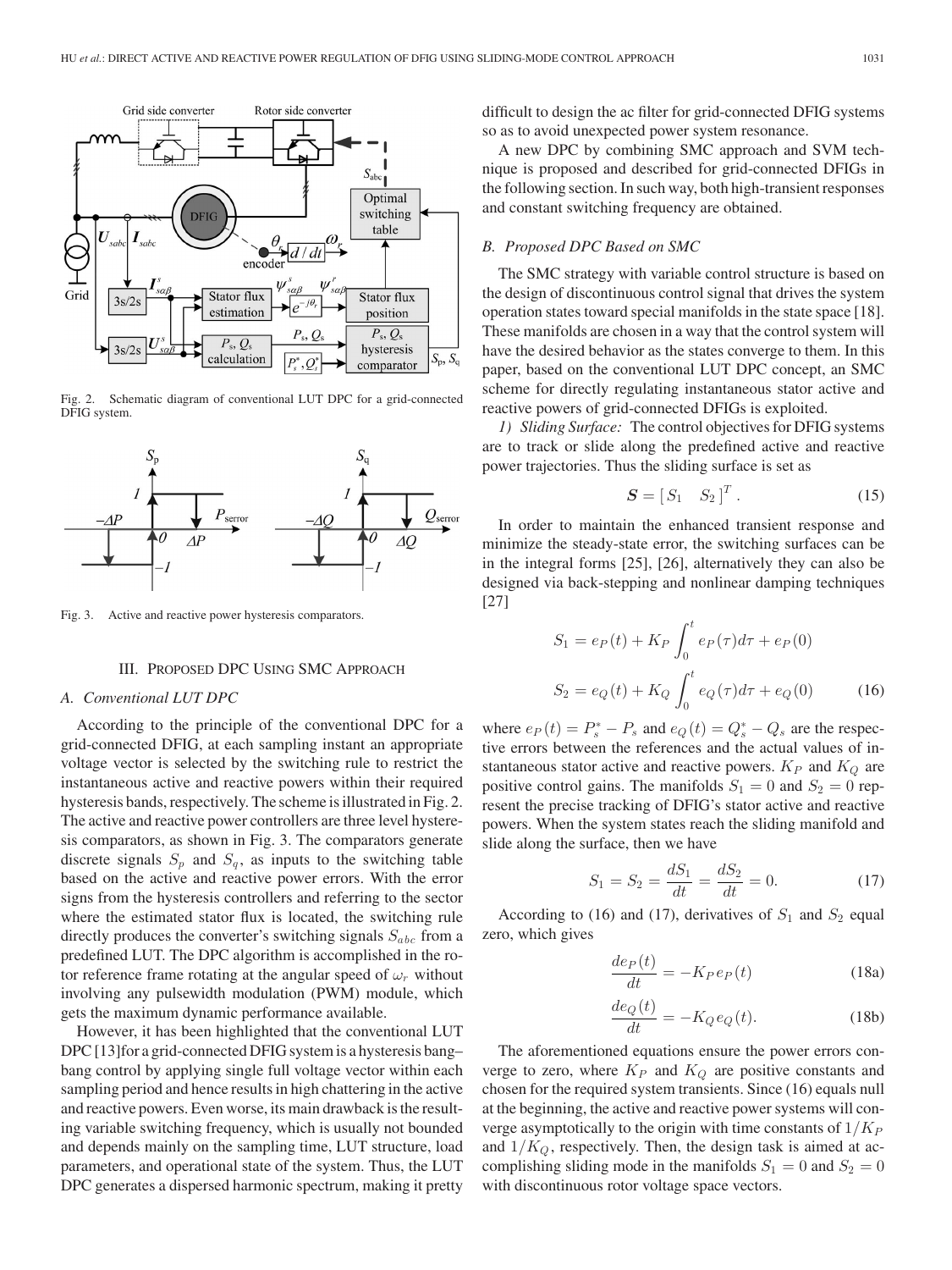*2) SMC Law:* In an SMC design, as the name indicates, the task is to force the system state trajectory to the interaction of the switching surfaces mentioned earlier. In this paper, an SMC scheme is designed to generate the converter output voltage reference as an input to SVM module.

The motion projections of the system (10) and (14) on *S* subspace are derived, by differentiating *S* in (16), as

$$
\frac{dS_1}{dt} = \frac{de_P(t)}{dt} + K_P e_P(t) = -\frac{d}{dt} P_s + K_P (P_s^* - P_s)
$$
  
\n
$$
\frac{dS_2}{dt} = \frac{de_Q(t)}{dt} + K_Q e_Q(t) = -\frac{d}{dt} Q_s + K_Q (Q_s^* - Q_s).
$$
\n(19)

Substituting (14) into (19) leads to

$$
\frac{dS}{dt} = F + DU_{r\alpha\beta}^s \tag{20}
$$

where

$$
\mathbf{F} = [F_1 \quad F_2]^T \quad \mathbf{U}_{r\alpha\beta}^s = [u_{r\alpha} \quad u_{r\beta}]^T
$$
\n
$$
\begin{bmatrix} F_1 \\ F_2 \end{bmatrix} = \frac{3\omega_r L_r}{2\sigma L_m^2} \begin{bmatrix} u_{s\beta} & -u_{s\alpha} \\ -u_{s\alpha} & -u_{s\beta} \end{bmatrix} \begin{bmatrix} \psi_{s\alpha} \\ \psi_{s\beta} \end{bmatrix}
$$
\n
$$
+ \frac{3R_r}{2\sigma L_m} \begin{bmatrix} -u_{s\alpha} & -u_{s\beta} \\ -u_{s\beta} & u_{s\alpha} \end{bmatrix} \begin{bmatrix} i_{r\alpha} \\ i_{r\beta} \end{bmatrix}
$$
\n
$$
- \begin{bmatrix} \frac{L_r}{\sigma L_m^2} R_s & -\omega_{\text{slip}} \\ \omega_{slip} & \frac{L_r}{\sigma L_m^2} R_s \end{bmatrix} \begin{bmatrix} P_s \\ Q_s \end{bmatrix}
$$
\n
$$
- \frac{3}{2} \frac{L_r}{\sigma L_m^2} \begin{bmatrix} u_{s\alpha}^2 + u_{s\beta}^2 \\ 0 \end{bmatrix},
$$
\n
$$
+ \begin{bmatrix} K_P(P_s^* - P_s) \\ K_Q(Q_s^* - Q_s) \end{bmatrix}
$$

and

$$
D = \frac{3}{2} \frac{1}{\sigma L_m} \begin{bmatrix} u_{s\alpha} & u_{s\beta} \\ u_{s\beta} & -u_{s\alpha} \end{bmatrix}.
$$

In SMC, a Lyapunov approach is used for deriving conditions on the control law that will drive the state orbit to the equilibrium manifold. The quadratic Lyapunov function is selected as

$$
W = \frac{1}{2} \mathbf{S}^T \mathbf{S} \ge 0. \tag{21}
$$

The time derivative of  $W$  on the state trajectories of  $(20)$  is given by

$$
\frac{dW}{dt} = \frac{1}{2} \left( \mathbf{S}^T \frac{d\mathbf{S}}{dt} + \mathbf{S} \frac{d\mathbf{S}^T}{dt} \right) = \mathbf{S}^T \frac{d\mathbf{S}}{dt} = \mathbf{S}^T (\mathbf{F} + \mathbf{D} \mathbf{U}_{r \alpha \beta}^s).
$$
\n(22)

The switch control law must be chosen so that the time derivative of W is definitely negative with  $S \neq 0$ . Thus, the following control law is selected:

$$
\boldsymbol{U}_{r\alpha\beta}^{s} = -\boldsymbol{D}^{-1} \left\{ \begin{bmatrix} F_1 \\ F_2 \end{bmatrix} + \begin{bmatrix} K_{P1} & 0 \\ 0 & K_{Q1} \end{bmatrix} \begin{bmatrix} sgn(S_1) \\ sgn(S_2) \end{bmatrix} \right\}
$$
\n(23)

where  $K_{P1}$  and  $K_{Q1}$  are positive control gains,  $sgn(S_1)$  and  $sgn(S_2)$  are respective switch functions for active and reactive powers.

*3) Proof of the Stability:* For stability to the sliding surfaces, it is sufficient to have  $dW/dt < 0$ . By setting appropriate switch functions, the stability can be achieved provided the following condition is satisfied:

If  $S_1 sgn(S_1) > 0$  and  $S_2 sgn(S_2) > 0$  then

$$
\frac{dW}{dt} = \mathbf{S}^T \frac{d\mathbf{S}}{dt} = -\mathbf{S}^T \begin{bmatrix} K_{P1} & 0\\ 0 & K_{Q1} \end{bmatrix} \begin{bmatrix} sgn(S_1)\\ sgn(S_2) \end{bmatrix} . \tag{24}
$$

The time derivative of Lyapunov function  $dW/dt$  is definitely negative so that the control system becomes asymptotically stable.

*4) Proof of the Robustness:* In the practical operation, the sliding surface *S* will be affected by the parameter variations, AD sample errors, measurement noises, and so on. Thus, (20) should be rearranged as

$$
\frac{dS}{dt} = F + DU_{r\alpha\beta}^s + H \tag{25}
$$

where  $\boldsymbol{H} = [H_1 \quad H_2]^T$  represent system disturbances. Thus, (24) can be rewritten as

$$
\frac{dW}{dt} = \mathbf{S}^T \frac{d\mathbf{S}}{dt} = \mathbf{S}^T \left\{ \begin{bmatrix} H_1 \\ H_2 \end{bmatrix} - \begin{bmatrix} K_{P1} & 0 \\ 0 & K_{Q1} \end{bmatrix} \begin{bmatrix} sgn(S_1) \\ sgn(S_2) \end{bmatrix} \right\}.
$$
\n(26)

It is worth noting that if the positive control gains fulfill the following condition, namely,  $K_{P1} > |H_1|$  and  $K_{Q1} > |H_2|$ , the time derivative of Lyapunov function  $dW/dt$  is still definitely negative. Thus, the SMC features strong robustness.

*5) Remedy of Power Chattering Problem:* The SMC scheme developed earlier guarantees the fast tracking of the instantaneous active and reactive powers from DFIG stator side. However, fast switching may generate unexpected chattering, which may excite unmodeled high-frequency system transients and even result in unforeseen instability. To eliminate this problem, the discontinuous part of the controller is smoothed out by introducing a boundary layer around the sliding surface. As a result, a continuous function around the sliding surface neighborhood is obtained as

$$
sgn(S_j) = \begin{cases} 1, & \text{if } S_j > \lambda_j \\ \frac{S_j}{\lambda_j}, & \text{if } |S_j| \le \lambda_j \\ -1, & \text{if } S_j < -\lambda_j. \end{cases}
$$
 (27)

where  $\lambda_i > 0$  is the width of the boundary layer and  $j = 1, 2$ .

According to (23) and (27), the required control voltage for rotor side converter is obtained in the stator stationary reference frame and can be transformed into rotor reference frame rotating at the angular speed of  $\omega_r$  as

$$
U_{r\alpha\beta}^r = U_{r\alpha\beta}^s e^{-j\theta_r}.
$$
 (28)

Thus, SVM module is used to generate the required switching voltage vectors and their respective duration times.

*6) System Implementation:* Fig. 4 shows the schematic diagram of the proposed DPC strategy, using the SMC approach. As shown, the developed SMC directly generates the voltage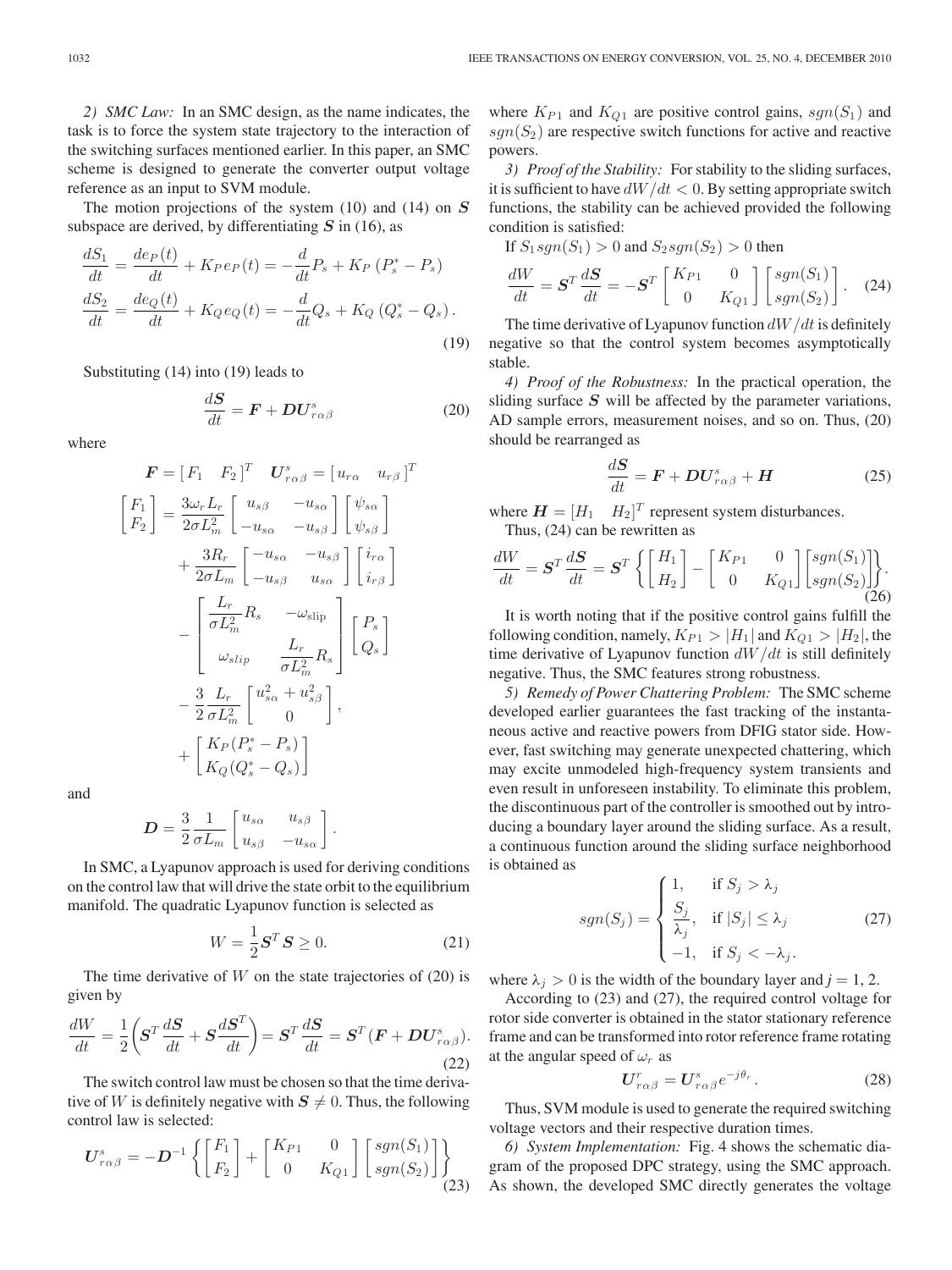

Fig. 4. Schematic diagram of the proposed SMC-based DPC for a gridconnected DFIG.



Fig. 5. Scheme of the simulated system.

reference for rotor side converter in the stator stationary reference frame according to the instantaneous errors of active and reactive powers. Afterward, it is transformed into rotor reference frame. Since the maximum output voltage from a converter is limited by its dc-link voltage. During transient conditions, large variations of active and/or reactive power references can result in large power errors within one sampling period. As a result, the required converter's voltage calculated from (23) may exceed the voltage capability of the converter. Thus,  $\mathbf{U}_{r \alpha \beta}^r$  must be limited properly to improve the transient response. It is worth noting that the control strategy does not require any synchronous coordinate transformations and angular information of network voltage.

## IV. SIMULATION RESULTS

Simulations of the proposed control strategy for a DFIGbased wind power generation system were carried out, using MATLAB/Simulink, and Fig. 5 shows the scheme of the implemented system. Discrete models were used with a simulation time step of 5  $\mu$ s. The DFIG is rated at 2 MW with its parameters given in Table I. The nominal converter dc-link voltage was set at 1200 V. The grid side converter has to maintain a constant dc-link voltage, and it is controlled by a method similar to the dc voltage controller in a PWM voltage source rectifier [28], which is not included here. During simulations, a sampling frequency of 4 kHz was used for the proposed control strategy. Due to the use of an asymmetric SVM technique, a 1-kHz converter switching frequency was set. As shown in Fig. 5, a

TABLE I PARAMETERS OF THE SIMULATED DFIG SYSTEM

| Rated power                                   | 2.0MW    |
|-----------------------------------------------|----------|
| Line-to-line voltage (rms)                    | 690 V    |
| Stator frequency                              | 50Hz     |
| Stator-to-rotor ratio                         | 3        |
| $R_s$ (ohm)                                   | 0.001518 |
| $R_{r}$ (ohm) (referred to the stator)        | 0.002087 |
| $L_{\sigma s}$ (mH)                           | 0.059906 |
| $L_{\text{or}}$ (mH) (referred to the stator) | 0.082060 |
| $L_m$ (mH)                                    | 2.4      |
| Pole pairs                                    | 2        |
| Lumped inertia constant ( $kg·m2$ )           | 17.23    |

TABLE II CONTROL PARAMETERS OF SMC REGULATOR

| Positive gains $K_P$ and $K_Q$                 | 3500           |
|------------------------------------------------|----------------|
| Control gains $K_{\rm Pl}$ and $K_{\rm Q1}$    | 35000          |
| Width of boundary layer $\lambda_1, \lambda_2$ | 200000, 250000 |

high-frequency ac filter is connected to the stator side to absorb the switching harmonics generated by the two converters. The filter is a single-tuned filter with inductance and resistance connected in parallel instead of series, which results in a wideband filter having an impedance at high frequencies limited by the resistance [29].

In a practical system, voltages and currents are sampled at the beginning of each sampling period. The required rotor control voltage for the sampling period is, then, calculated and passed to the SVM module. Inevitably, there is a time delay between the instant sampling and SVM modulator's receiving the required rotor control voltage and updating its register values. Rotor voltage calculation of the proposed DPC strategy is relatively simple, and the time delay should be pretty small. Nevertheless, the calculated output rotor voltage is delayed by 250  $\mu$ s (one sampling period) to closely represent a practical DPC control system. During the simulation, the grid side converter is enabled first, so that the converter dc-link voltage is regulated. The generator is, then, excited by rotor-side converter with the rotor rotating at a fixed speed till the stator voltage matches with the network voltage, such that the DFIG system is switched into grid-connected operation. This starting process is not shown in the following results.

#### *A. Comparative Studies*

In order to verify the performance of the proposed DPC strategy based on SMC approach, comparative simulations involving classic voltage-oriented VC, conventional LUT DPC, and SMC DPC were initially conducted with rotor speed of 1.2 pu (supersynchronous speed, 1800 r/min). The PI parameters of the VC current controller were 0.12 and 0.005 s, respectively. For the LUT DPC, the sampling time was set at 20 kHz [13], and the bandwidths of the active and reactive power hysteresis controllers were set at  $\pm 2\%$  of the rated generator power of 2 MW. While for the proposed SMC DPC approach, the control parameters are listed in Table II.

Fig.  $6(A)$ – $(C)$  compares the system response during various active and reactive power steps for the conventional LUT DPC, proposed SMC DPC, and VC, respectively. As shown in Fig. 6,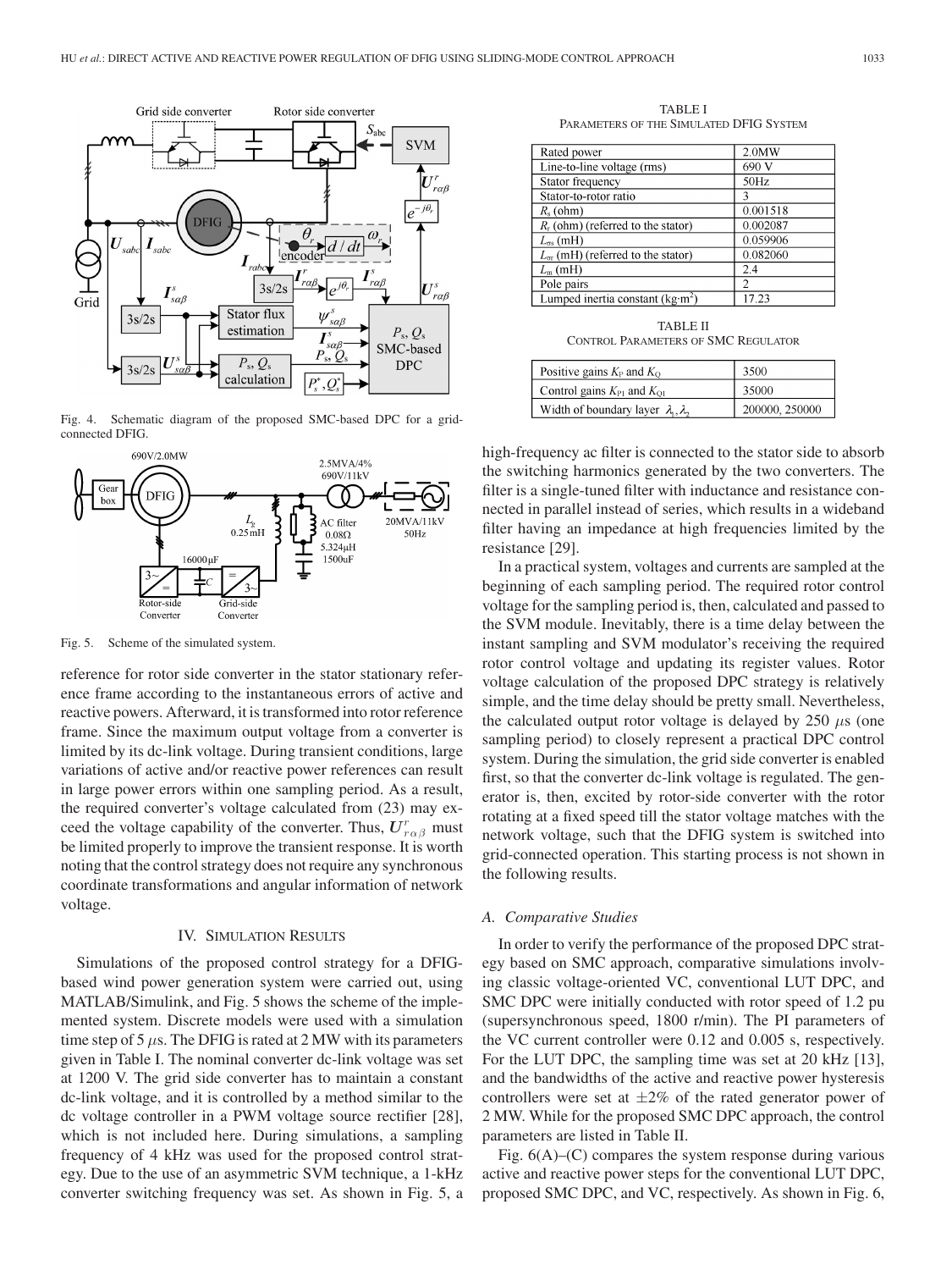

Fig. 6. Simulation results using three different control strategies during various stator active and reactive power steps. (a) Active power output (MW). (b) Reactive power output (MVar). (c) Three-phase stator currents (kA). (d) Three-phase rotor currents (kA). (A) Conventional LUT DPC. (B) Proposed SMC DPC. (C) Classic VC.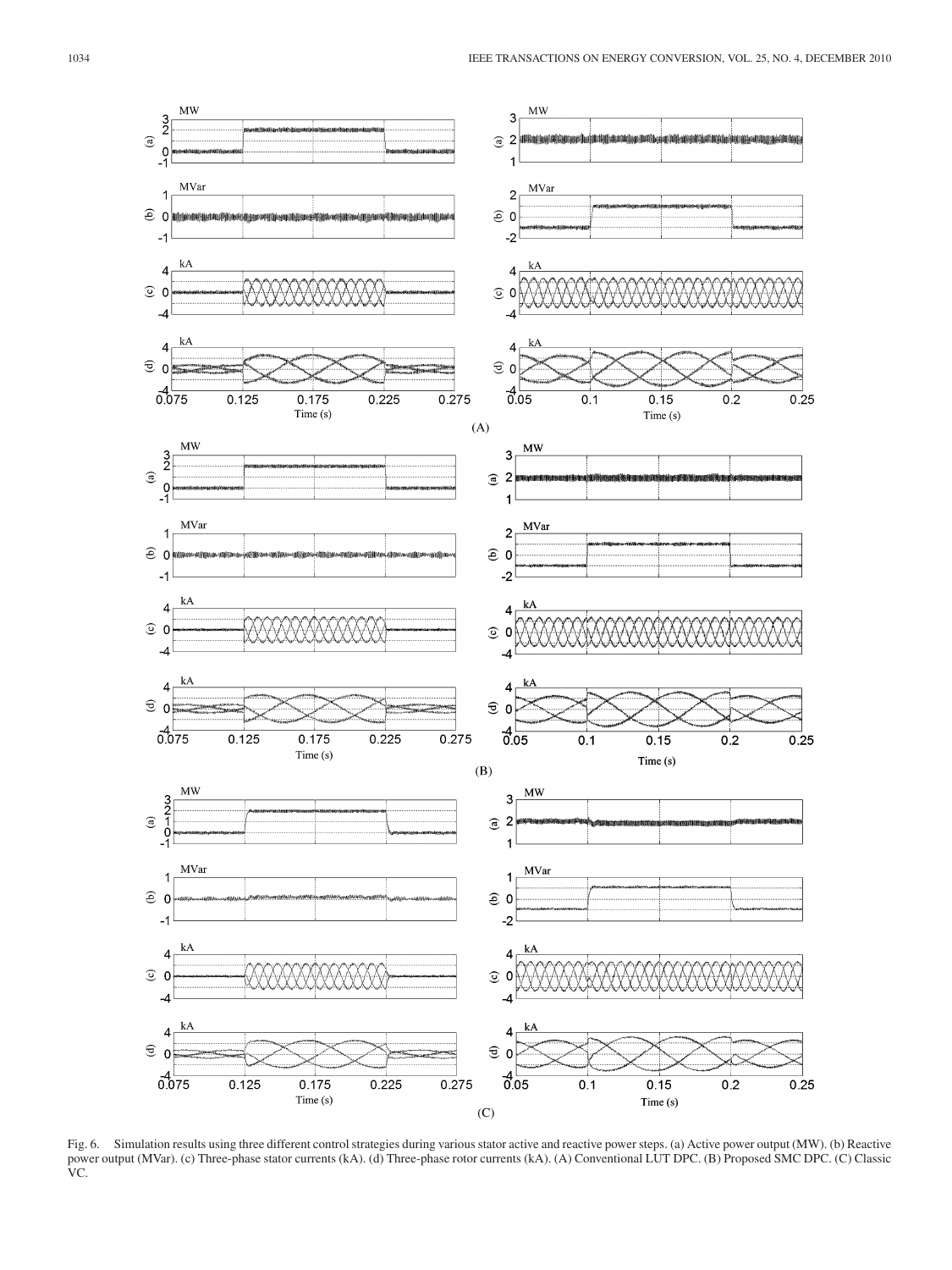

Fig. 7. Stator current harmonic spectra:  $P_s = 2$  MW,  $Q_s = 1$  MVar. (a) Conventional LUT DPC. (b) Proposed SMC DPC: switching frequency = 1 kHz. (c) Classic VC: switching frequency = 1 kHz.

the active power is stepped from 0 to 2 MW (export of active power from the DFIG to grid) at 0.125 s and then backed to 0 at 0.225 s, while the reactive power is stepped from −1 (inductive) to 1 MVar (capacitive) at 0.1 s and backed to  $-1$  MVar at 0.2 s. The transient responses of both active and reactive powers for the two DPC strategies are within a few milliseconds, whereas the dynamic response of the VC is largely determined by the PI parameters of the current controller. It is clearly seen that for the proposed SMC DPC strategy, the step change of one control variable, i.e., stator active or reactive power, does not affect the other, and there is no overshoot of either the stator and rotor currents or the active and reactive powers.

To further compare the performance of three control methods, Figs. 7 and 8, respectively give the stator and rotor current harmonic spectra with  $P_s = 2$  MW and  $Q_s = 1$  MVar for different control strategies. Obviously, conventional LUT DPC results in higher stator current harmonic distortion than those from SMC DPC and classic VC. Besides, the LUT DPC results in broadband harmonic spectra, whereas SMC DPC produces similar deterministic harmonics as VC with dominant harmonics around the 1 kHz switching frequency and multiples thereof. Thus, it can be concluded from the results that the proposed SMC-based DPC proives enhanced transient performance sililar to the LUT



Fig. 8. Rotor current harmonic spectra:  $P_s = 2 \text{ MW}, Q_s = 1 \text{ WVar}.$ (a) Conventional LUT DPC. (b) Proposed SMC DPC: switching frequency = 1 kHz. (c) Classic VC: switching frequency = 1 kHz.



Fig. 9. Active and reactive power errors and associated switch functions.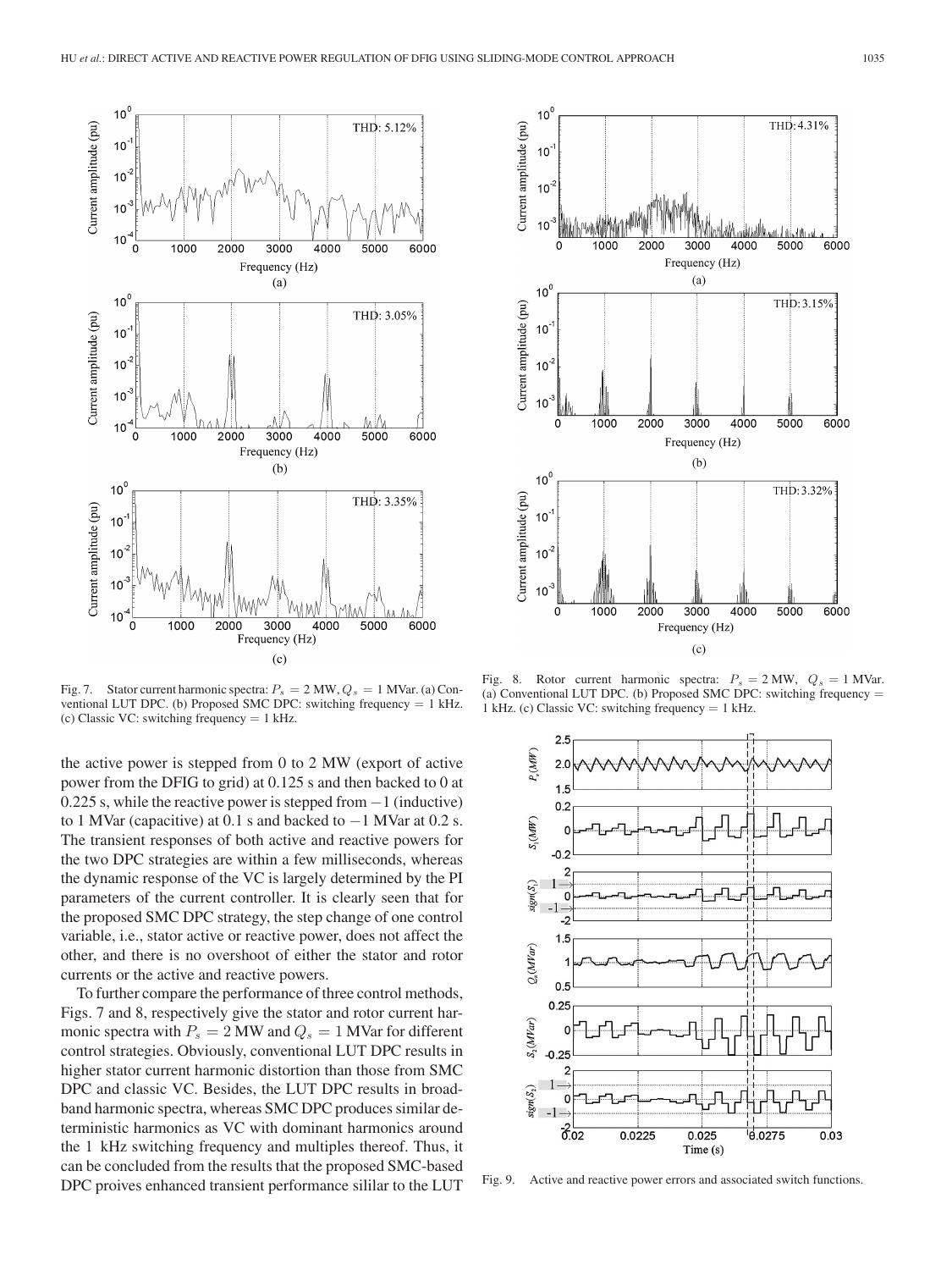

Fig. 10. Simulated results under various stator active and reactive power steps and rotor speed variations. (a) Stator active power (MW) and reactive power (MVar). (b) Three-phase stator currents (kA). (c) Three-phase rotor currents (kA). (d) Rotor speed (pu). (A) With no  $L_m$ ,  $R_s$ ,  $R_r$  errors. (B) With −50%  $L_m$ ,  $-50\% R_s$ ,  $-50\% R_r$  errors. (C) With  $+50\% L_m$ ,  $-50\% R_s$ ,  $-50\% R_r$  errors. (D) With  $+50\% L_m$ ,  $+50\% R_s$ ,  $+50\% R_r$  errors.

DPC, and meanwhile keeps the steady-state harmonic spectra at the same level as the classic VC due to the use of SVM modulation technique, as shown in Fig. 4. For different operation conditions, such as different active/reactive powers and rotor speeds, the system reponses and stator current harmonic spectra behave similarly to those shown in Figs. 6, 7 and 8.

## *B. Effect of Switch Functions*  $sgn(S_1)$  *and*  $sgn(S_2)$

In order to confirm the effectiveness of the remedy for power chattering problems with the proposed SMC DPC strategy, Fig. 9 shows the active and reactive power errors and associated continuous switch functions. Taking the shadow in Fig. 9 as an example, during the sampling period the active power error is within the width of the positive boundary layer, namely,  $0 < S_1 < 200000$ , thus the active power switch function  $sgn(S_1)$  is  $0 < S_1/\lambda_1 < 1$ . Meanwhile for the reactive power, the error is within the width of the negative boundary layer, which is  $-250\,000 < S_2 < 0$ , as a result, the reactive power switch function  $sgn(S_2)$  is set at  $-1 < S_2/\lambda_2 < 0$ . The switch functions during other sampling periods are similar, which is not explained thoroughly here due to space limitation.

## *C. Robustness to Parameters Mismatch*

Further tests of the impact of DFIG's parameters variations on both steady state and transient performance with SMC DPC were carried out. Since the leakage flux magnetic path is mainly air in the generator, the variations of the stator and rotor leakage inductances during operation are insignificant. However, mutual inductance variation needs to be considered due to possible variation of the magnetic permeability of the stator and rotor cores under different operating conditions. Besides, variations of stator and rotor resistances should also be taken into account. Fig.  $10(A)$ –(D) shows the simulation results with mutual inductance and stator and rotor resistances used in the controller having various errors, respectively. As shown, during the period of 0.1–0.3 s, the rotor speed increased from 0.8 pu (subsynchronous speed, 1200 r/min) to 1.2 pu. Various stator power steps were applied, namely, active power references were changed from 1 to 2 MW at 0.15 s and backed to 1 MW at 0.25 s and, meanwhile, the reactive power references changed from  $-1$  (inductive) to 1 MVar (capacitive) at 0.1 s and backed to −1 MVar at 0.3 s. As shown in Fig. 10(A), the system response with rotor speed variations is satisfactory. Comparing Fig. 10(A)–(D), there are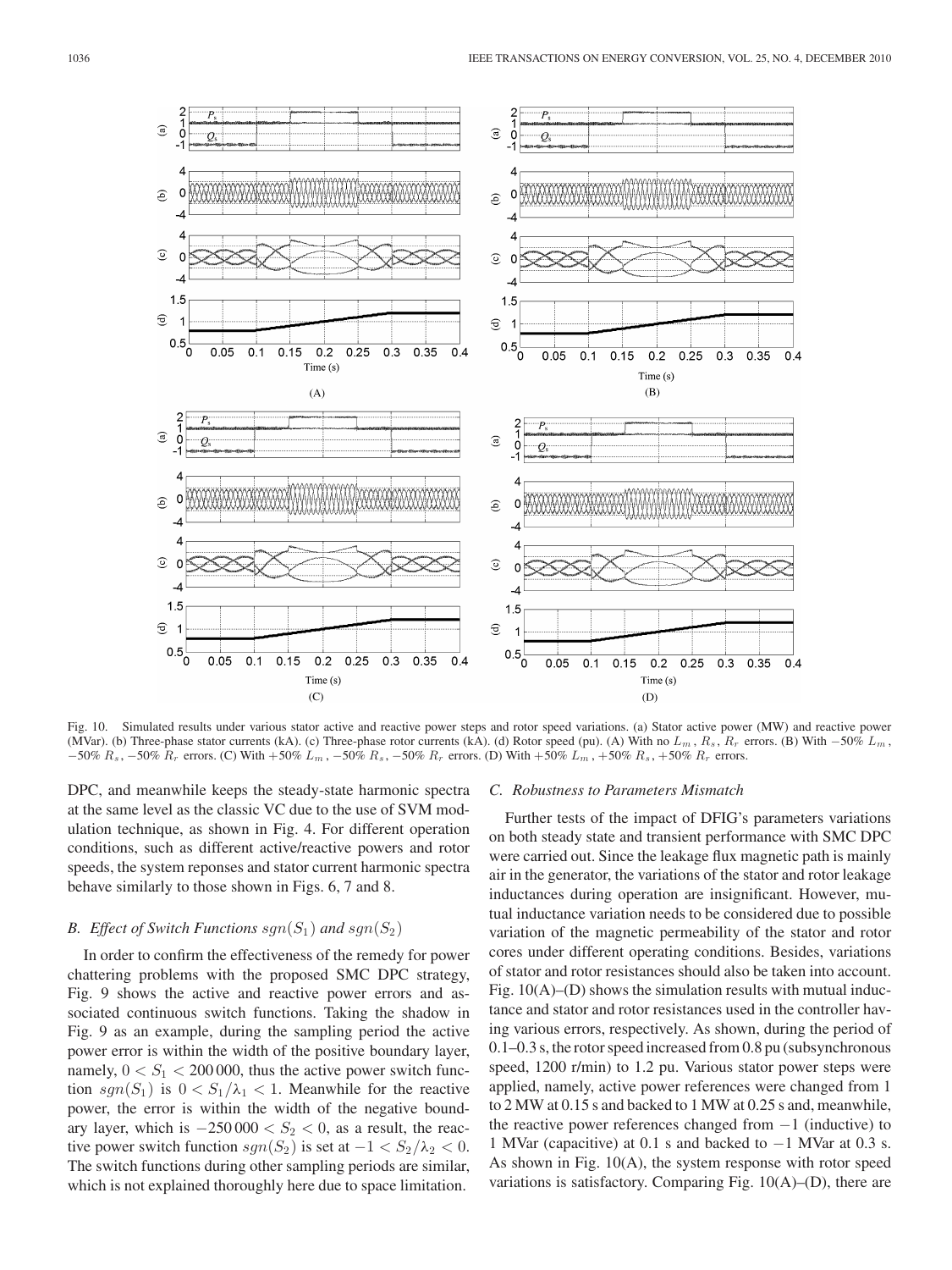

Fig. 11. Tracking behavior of the proposed SMC DPC with stator active and reactive powers sinusoidally varying and step changes. (a) Stator active power (MW). (b) Stator active power (MW) (enlarged window between 0.03 and 0.07 s). (c) Stator reactive power (MVar). (d) Stator reactive power (MVar) (enlarged window between 0.08 and 0.12 s). (e) Three-phase stator currents (kA). (f) Three-phase rotor currents (kA).

hardly any differences even with such large errors in the mutual inductance and stator and rotor resistances. The generation system retains pretty good performance under both steady state and transient conditions. As a result, robustness of the proposed SMC DPC to generator parameters' variations is verified.

## *D. Tracking Behavior*

In the wind power generation system, the DFIG is required to operate at variable speed and, meanwhile, the required active and reactive power references may also be variable. Under this circumstance, the adopted control strategy should guarantee that the actual values should track their references as closely as possible. Thus, it is important to demonstrate the SMC DPCs precise tracking capability with high-control bandwidth. Fig. 11 shows the study result, where a sinusoidally varying reference with amplitude of 0.25 pu and frequency of 10 Hz is imposed to the average stator active and reactive power references, respectively. The average stator active and reactive power demands were step changed from 0 to 2 MW at 0.05 s and from −1 to 1 MVar at 0.1 s, respectively. As can be seen, the proposed SMC-DPC strategy is capable of providing accurate tracking for both active and reactive powers even with time-varying demanded references.

## *E. Response of MPPT*

Further tests for an entire wind power generation system composed of a typical 2-MW wind turbine and the DFIG were carried out. The DFIG was set in torque control, i.e., the speed is the result of stator–rotor voltage–current and the mechanical



Fig. 12. Simulated results of an entire DFIG-based wind generation system with step change of wind speed. (a) Wind speed (m/s). (b) Generator speed (pu). (c) Electromagnetic torque (kNm). (d) Stator active power (MW). (e) Stator reactive power (MVar). (f) Three-phase rotor currents (kA).

torque. The active power reference for the DFIG was calculated from the maximum power-tracking curve [22]. Fig. 12 shows the simulated results when the wind speed changed from 8 to 12.5 m/s at 1.5 s, and then to 9 m/s at 2.5 s. Meanwhile, the stator reactive power was step changed from −1 to 1 MVar at 2 s and backed to 0 Var at 3 s. The lumped inertia constant of the system is set to a relatively small value of  $17.23kg·m<sup>2</sup>$  in the study to reduce the simulation time. As can be seen from Fig. 12, the system operation is satisfactory and maximum power tracking is achieved when wind speed varies.

#### V. CONCLUSION

This paper has proposed a new DPC for grid connected DFIG systems based on SMC approach. Simulation results on a 2-MW grid-connected DFIG system have been provided and compared with those of classic VC and conventional LUT DPC. The main features of the proposed SMC-based DPC strategy are as follows.

- 1) No synchronous coordinate transformations and angular information of grid voltage or stator flux are required.
- 2) Enhanced transient performance similar to the conventional LUT DPC is obtained.
- 3) Steady-state stator and rotor current harmonic spectra are kept at the same level as the classic VC strategy due to the use of SVM modulation technique.
- 4) The steady state and transient responses are insensitive to the machine parameters' variations.

#### ACKNOWLEDGMENT

The authors would like to thank the reviewers and the editor for their valuable comments and suggestions that helped in improving this paper.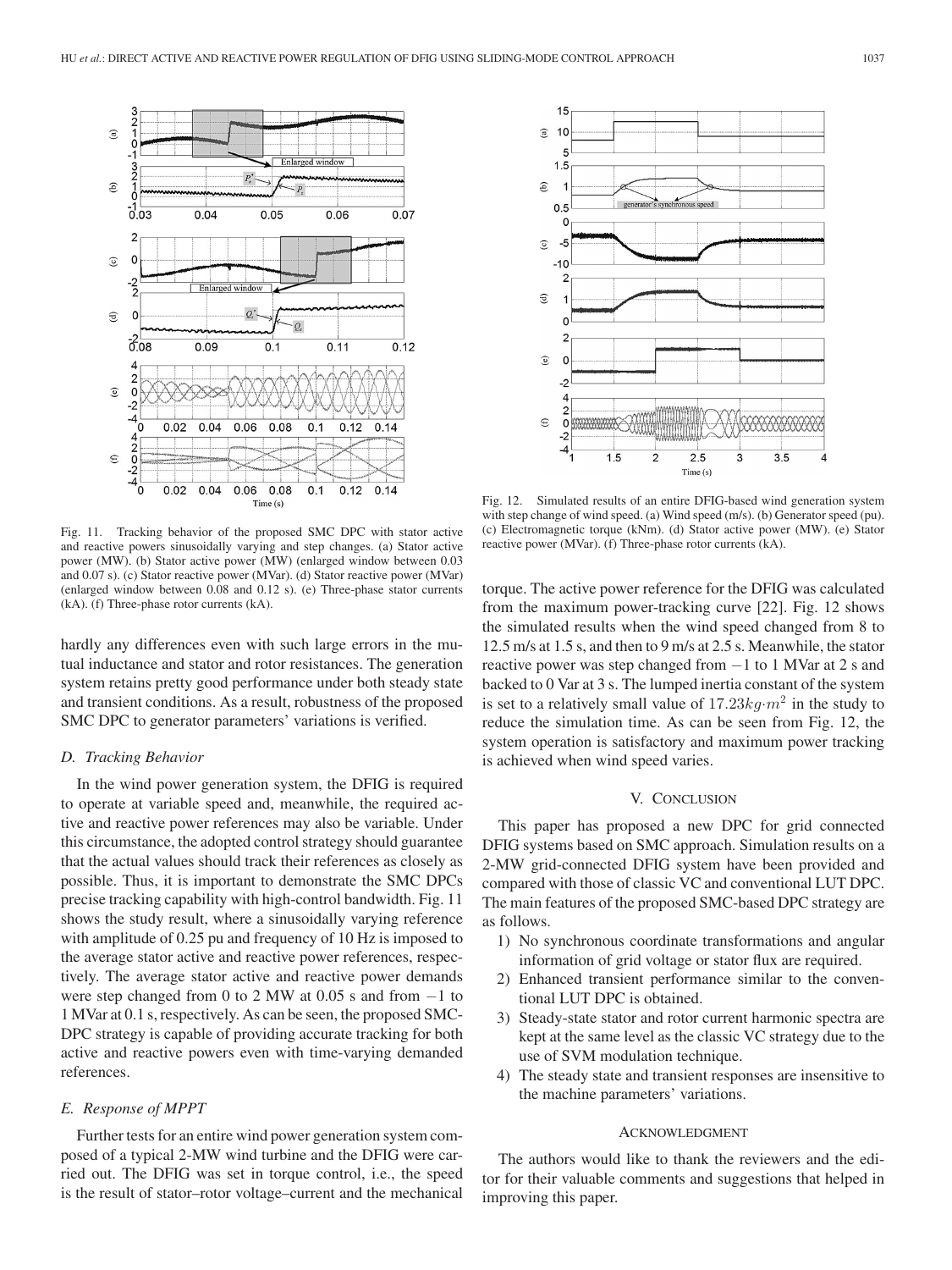#### **REFERENCES**

- [1] S. Muller, M. Deicke, and R. W. De Doncker, "Doubly fed induction generator systems for wind turbines," *IEEE Ind. Appl. Mag.*, vol. 8, no. 3, pp. 26–33, May/Jun. 2002.
- [2] J. Hu, Y. He, L. Xu, and B. W. Williams, "Improved control of DFIG systems during network unbalance using PI-R current regulators," *IEEE Trans. Ind. Electron.*, vol. 56, no. 2, pp. 439–451, Feb. 2009.
- [3] R. Pena, J. C. Clare, and G. M. Asher, "Doubly fed induction generator using back-to-back PWM converter and is application to variable-speed wind–energy generation," *Proc. IEE B Electr. Power Appl.*, vol. 143, no. 3, pp. 231–241, May 1996.
- [4] J. Hu and Y. He, "Dynamic modeling and robust current control of windturbine used DFIG during AC voltage dip," *J. Zhejiang Univ. Sci. A*, vol. 7, no. 10, pp. 1757–1764, Oct. 2006.
- [5] I. Takahashi and T. Noguchi, "A new quick-response and high-efficiency control strategy of an induction motor," *IEEE Trans. Ind. Appl.*, vol. IA-22, no. 5, pp. 820–827, Sep. 1986.
- [6] M. Depenbrock, "Direct self-control (DSC) of inverter-fed induction machine," *IEEE Trans. Power Electron.*, vol. PEL-3, no. 4, pp. 420–429, Oct. 1988.
- [7] G. S. Buja and M. P. Kazmierkowski, "Direct torque control of PWM inverter-fed ac motors-a survey," *IEEE Trans. Ind. Electron.*, vol. 51, no. 4, pp. 744–575, Aug. 2004.
- Y. S. Lai and J. H. Chen, "A new approach to direct torque control of induction motor drives for constant inverter switching frequency and torque ripple reduction," *IEEE Trans. Energy Convers.*, vol. 16, no. 3, pp. 220– 227, Sep. 2001.
- [9] N. R. N. Idris and A. H. M. Yatim, "Direct torque control induction machines with constant switching frequency and reduced torque ripple," *IEEE Trans. Ind. Electron.*, vol. 51, no. 4, pp. 758–767, Aug. 2004.
- [10] T.G. Habetler, F. Profumo, M. Pastorelli, and L.M. Tolbert, "Direct torque control of induction machines using space vector modulation," *IEEE Trans. Ind. Appl.*, vol. 28, no. 5, pp. 1045–1053, Sep. 1992.
- [11] J. Kang and S. Sul, "New direct torque control of induction motor for minimum torque Ripple and constant switching frequency," *IEEE Trans. Ind. Appl.*, vol. 35, no. 5, pp. 1076–1082, Sep./Oct. 1999.
- [12] R. Datta and V. T. Ranganathan, "Direct power control of grid-connected wound rotor induction machine without rotor position sensors," *IEEE Trans. Power Electron.*, vol. 16, no. 3, pp. 390–399, May 2001.
- [13] L. Xu and P. Cartwright, "Direct active and reactive power control of DFIG for wind energy generation," *IEEE Trans. Energy Convers.*, vol. 21, no. 3, pp. 750–758, Sep. 2006.
- [14] G. Abad, M. A. Rodriguez, and J. Poza, "Two-level VSC-based predictive direct power control of the doubly fed induction machine with reduced power ripple at low constant switching frequency," *IEEE Trans. Energy Convers.*, vol. 23, no. 2, pp. 570–580, Jun. 2008.
- [15] G. Abad, M. A. Rodriguez, and J. Poza, "Two-level VSC-based predictive torque control of the doubly Fed induction machine with reduced torque and flux ripples at low constant switching frequency," *IEEE Trans. Power Electron.*, vol. 23, no. 3, pp. 1050–1061, May 2008.
- [16] D. Zhi and L. Xu, "Direct power control of DFIG with constant switching frequency and improved transient performance," *IEEE Trans. Energy Convers.*, vol. 22, no. 1, pp. 110–118, Mar. 2007.
- [17] J. Hu, Y. He, and L. Xu, "Dynamic modeling and direct power control of wind turbine driven DFIG under unbalanced network voltage conditions," *J. Zhejiang Univ. Sci. A*, vol. 9, no. 12, pp. 1731–1740, Dec. 2008.
- [18] V. I. Utkin, "Sliding mode control design principles and applications to electric drives," *IEEE Trans. Ind. Electron.*, vol. 40, no. 1, pp. 23–36, Feb. 1993.
- [19] C. Lascu, I. Boldea, and F. Blaabjerg, "Direct torque control of sensorless induction motor drives: a sliding-mode approach," *IEEE Trans. Ind. Appl.*, vol. 40, no. 2, pp. 582–590, Mar./Apr. 2004.
- [20] C. Lascu, I. Boldea, and F. Blaabjerg, "Very-low-speed variable-structure control of sensorless induction machine drives without signal injection," *IEEE Trans. Ind. Appl.*, vol. 41, no. 2, pp. 591–598, Mar./Apr. 2005.
- [21] B. Beltran, T. Ahmed-Ali, and M. E. H. Benbouzid, "Sliding mode power control of variable-speed wind energy conversion systems," *IEEE Trans. Energy Convers.*, vol. 23, no. 2, pp. 551–558, Jun. 2008.
- [22] B. Beltran, T. Ahmed-Ali, and M. E. H. Benbouzid, "High-order slidingmode control of variable-speed wind turbines," *IEEE Trans. Ind. Electron.*, vol. 56, no. 9, pp. 3314–3321, Sep. 2009.
- [23] S. E. Ben Elghali, M. E. H. Benbouzid, T. Ahmed-Ali, J. F. Charpentier, and F. Mekri, "High-order sliding mode control of DFIG-based marine current turbine," in *Proc. IEEE IECON 2008*, Orlando, FL, Nov, pp. 1228– 1233.
- [24] B. Beltran, T. Ahmed-Ali, and M. E. H. Benbouzid, "High-order sliding mode control of a DFIG-based wind turbine for power maximization and grid fault tolerance," in *Proc. IEEE IEMDC 2009*, Miami, FL, May, pp. 183–189.
- [25] M. Bouri and D. Thomasset, "Sliding control of an electropneumatic actuator using an integral switching surface," *IEEE Trans. Control Syst. Technol.*, vol. 9, no. 2, pp. 368–374, Mar. 2001.
- [26] S. K. Chung, J. H. Lee, J. S. Ko, and M. J. Youn, "Robust speed control of brushless direct-drive motor using integral variable structure control," *Proc. IEE B Electr. Power Appl.*, vol. 142, no. 6, pp. 361–370, May 1996.
- [27] Z. Xu and M. F. Rahman, "Direct torque and flux regulation of an IPM synchronous motor drive using variable structure control approach," in *Proc. 30th Annu. Conf. IEEE (IECON 2004)*, Nov. 2–6, pp. 2733–2738.
- [28] V. Pedro and G. D. Marques, "DC voltage control and stability analysis of PWM-voltage-type reversible rectifier," *IEEE Trans. Ind. Electron.*, vol. 45, no. 2, pp. 263–273, Apr. 1998.
- [29] F. Peng, H. Akagi, and A. Nabe, "A new approach to harmonic compensation in power systems – a combined system of shunt passive and series active filters," *IEEE Trans. Ind. Appl.*, vol. 26, no. 6, pp. 983–990, Nov./Dec. 1990.



**Jiabing Hu** (S'05–M'10) received the B.Sc. and Ph.D. degrees from the College of Electrical Engineering, Zhejiang University, Hangzhou, China, in 2004 and 2009, respectively.

He is currently a Research Associate at the Department of Electronic and Electrical Engineering, University of Sheffield, Sheffield, U.K. From 2007 to 2008, he was as a Visiting Scholar at the Department of Electronic and Electrical Engineering, University of Strathclyde, Glasgow, U.K. His research interests include motor drives and the application of power

electronics in renewable energy conversion, especially the control and operation of doubly fed induction generator and permanent magnet synchronous generator for wind power generation.



**Heng Nian** (M'09) received the B.Eng. and M.Eng. degrees from Hefei University of Technology, Hefei, China, in 1999 and 2002, and the Ph.D. degree from Zhejiang University, Hangzhou, China, in 2005, all in electrical engineering.

From 2005 to 2007, he was as a Postdoctoral Researcher at the College of Electrical Engineering, Zheijang University, China, where he has been an Associate Professor at the College of Electrical Engineering, Zhejiang University since 2007. His current research interests include the optimal design and op-

eration control for wind power generation system.



**Bin Hu** was born in Hangzhou, Zhejiang, China, in 1981. He graduated with Dipl.-Ing. degree from the Institutes of Electrical Engineering, University Stuttgart, Stuttgart, Germany, in 2007, and the Bachelor's degree from the College of Electrical Engineering, Zhejiang University, Hangzhou, China, in 2003.

Since August 2007, he has been with Zhejiang Wind Power Development Corporation Ltd., Hangzhou, China. His current research interests include electric power system of wind park, and appli-

cation of power electronics in renewable energy conversion.